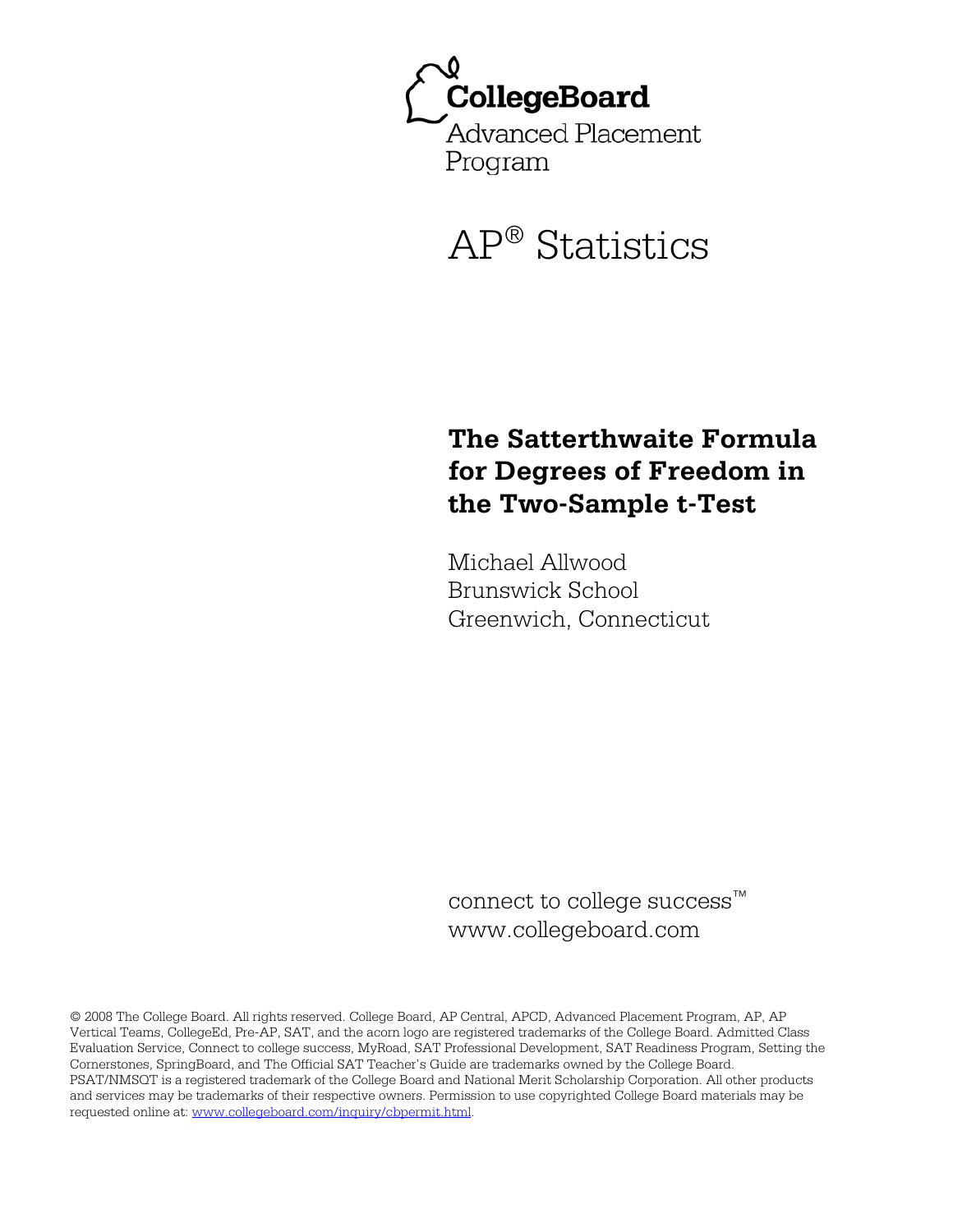### **I. Introduction**

What's the most complicated formula we encounter in AP Statistics? To me it's undoubtedly the formula for degrees of freedom in the two-sample *t*-test (the version of the test where we do not assume equal population variances):

df = 
$$
\frac{\left(\frac{s_1^2}{n_1} + \frac{s_2^2}{n_2}\right)^2}{\frac{1}{n_1 - 1} \left(\frac{s_1^2}{n_1}\right)^2 + \frac{1}{n_2 - 1} \left(\frac{s_2^2}{n_2}\right)^2}.
$$

Admittedly, we don't have to tell our students this formula. We can tell them to use the number of degrees of freedom given by the calculator (which is in fact the result of this formula), or we can tell them to resort to the "conservative" method of using the smaller of  $n_1 - 1$  and  $n_2 - 1$ . Nonetheless, I've been intrigued over the years by this array of symbols and have been eager to know where it comes from.

The formula was developed by the statistician Franklin E. Satterthwaite and a derivation of the result is given in Satterthwaite's article in *Psychometrika* (vol. 6, no. 5, October 1941). My aim here is to translate Satterthwaite's work into terms that are easily understood by AP Statistics teachers. The mathematics involved might seem a little daunting at first, but apart perhaps from one or two steps in section V, no stage in the argument is beyond the concepts in AP Statistics. (Section V concerns two standard results connected with the chi-square distributions. These results can easily be accepted and their proofs omitted on the first reading.) It is also worth noting that section IV, concerning the test statistic in the **one**-sample *t*-test, is only included by way of an introduction to the work on Satterthwaite's formula. So this section, too, can be omitted by the reader who wants the quickest route to Satterthwaite's result.

# **II. A Definition of the Chi-Square Distributions**

Let  $Z_1, Z_2, \ldots, Z_n$  be independent random variables, each with distribution  $N(0,1)$ .

The  $\chi^2$  (chi-square) distribution with *n* degrees of freedom can be defined by

$$
\chi_n^2 = Z_1^2 + Z_2^2 + \dots + Z_n^2. \tag{1}
$$

# **III. A Definition of the** *t***-Distributions**

Let's suppose that *X* has distribution  $N(\mu, \sigma)$  and that  $X_1, \dots, X_n$  is a random sample of values

of *X*. As usual, we denote the mean and the standard deviation of the sample by  $\overline{X}$  and *s*, respectively. In 1908, W. S. Gosset, a statistician working for Guinness in Dublin, Ireland, set about determining the distribution of

$$
\frac{\overline{X} - \mu}{s / \sqrt{n}},
$$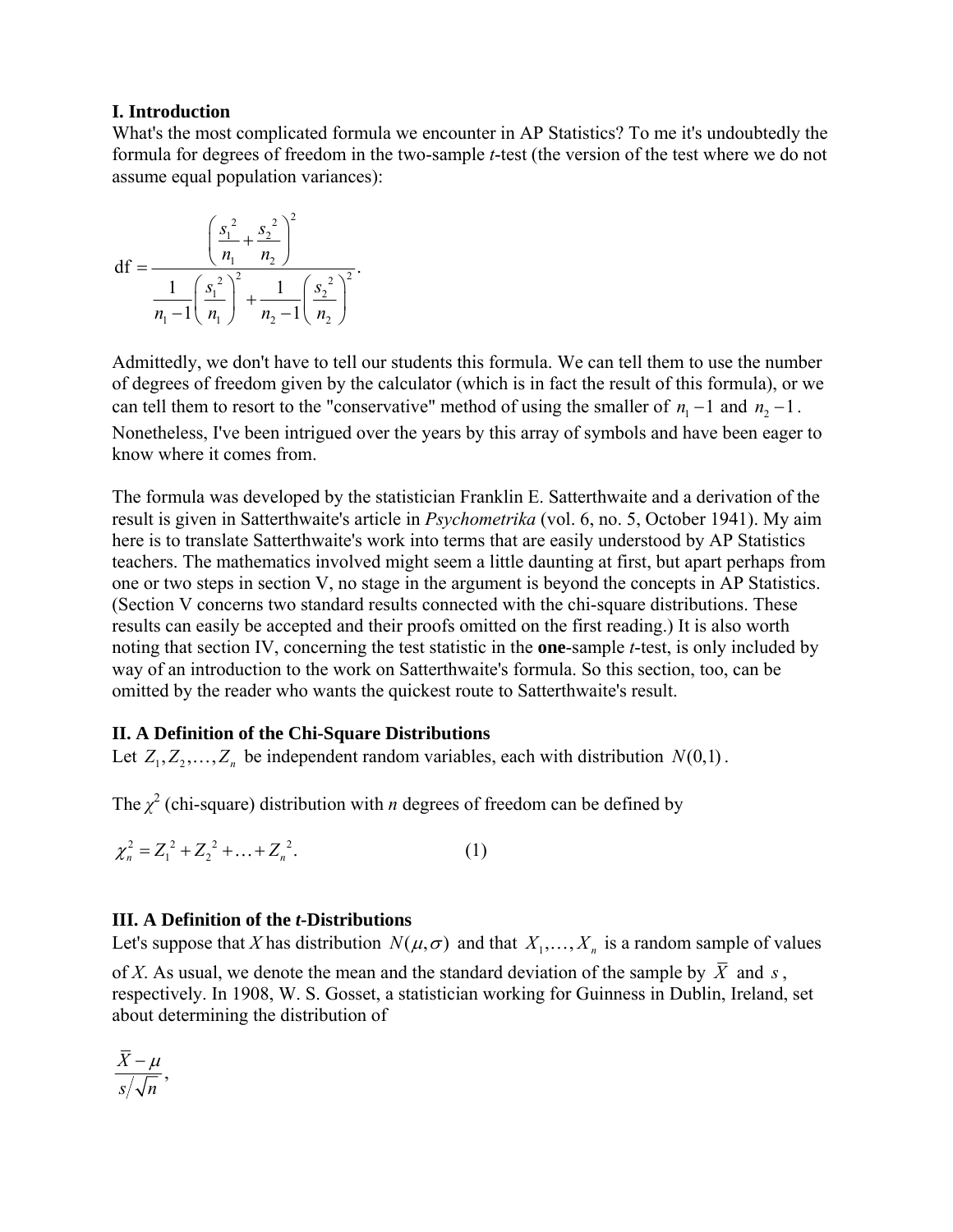and it is this distribution that we refer to as the "*t*-distribution." Actually, we should refer to the "*t*-distributions" (plural), since the distribution of that statistic varies according to the value of *n*.

However, we **define** the *t*-distributions in the following way: Suppose that *Z* is a random variable whose distribution is  $N(0,1)$ , that *V* is a random variable whose distribution is  $\chi^2$  with *n* degrees of freedom, and that *Z* and *V* are independent. Then the *t*-distribution with *n* degrees of freedom is given by

$$
t_n = \frac{Z}{\sqrt{V/n}}.\tag{2}
$$

Our task in the next section is to confirm that Gosset's *t*-statistic,  $t = (\bar{X} - \mu)/(s/\sqrt{n})$ , does, in fact, have a *t*-distribution.

**IV.** A Demonstration That  $(\bar{X} - \mu)/(s/\sqrt{n})$  Has Distribution  $t_{n-1}$ First,

$$
\frac{\overline{X} - \mu}{s/\sqrt{n}} = \frac{(\overline{X} - \mu)/(\sigma/\sqrt{n})}{\sqrt{s^2/\sigma^2}} = \frac{(\overline{X} - \mu)/(\sigma/\sqrt{n})}{\sqrt{\frac{(n-1)s^2/\sigma^2}{n-1}}}.
$$

Now we know that the distribution of

$$
\frac{\overline{X} - \mu}{\sigma / \sqrt{n}} \text{ is } N(0,1),
$$

so according to the definition (2) of the *t*-distribution, we now need to show that  $(n-1)s^2 / \sigma^2$  is *χ*<sup>2</sup> distributed with *n* −1 degrees of freedom and that  $(\bar{X} - \mu)/(\sigma/\sqrt{n})$  and  $(n-1)s^2/\sigma^2$  are independent. This second fact is equivalent to the independence of  $\overline{X}$  and *s* when sampling from a normal distribution, and its proof is too complex for us to attempt here.<sup>1</sup> To show that  $(n-1)s^2/\sigma^2$  is  $\chi^2_{n-1}$ , we start by observing that

$$
\frac{(n-1)s^2}{\sigma^2} = \frac{n-1}{\sigma^2} \cdot \frac{\sum (X_i - \overline{X})^2}{n-1} = \frac{\sum (X_i - \overline{X})^2}{\sigma^2}.
$$

We first replace the sample mean  $\overline{X}$  with the population mean  $\mu$  and turn our attention to

$$
\frac{\sum (X_i - \mu)^2}{\sigma^2} = \sum \left( \frac{X_i - \mu}{\sigma} \right)^2.
$$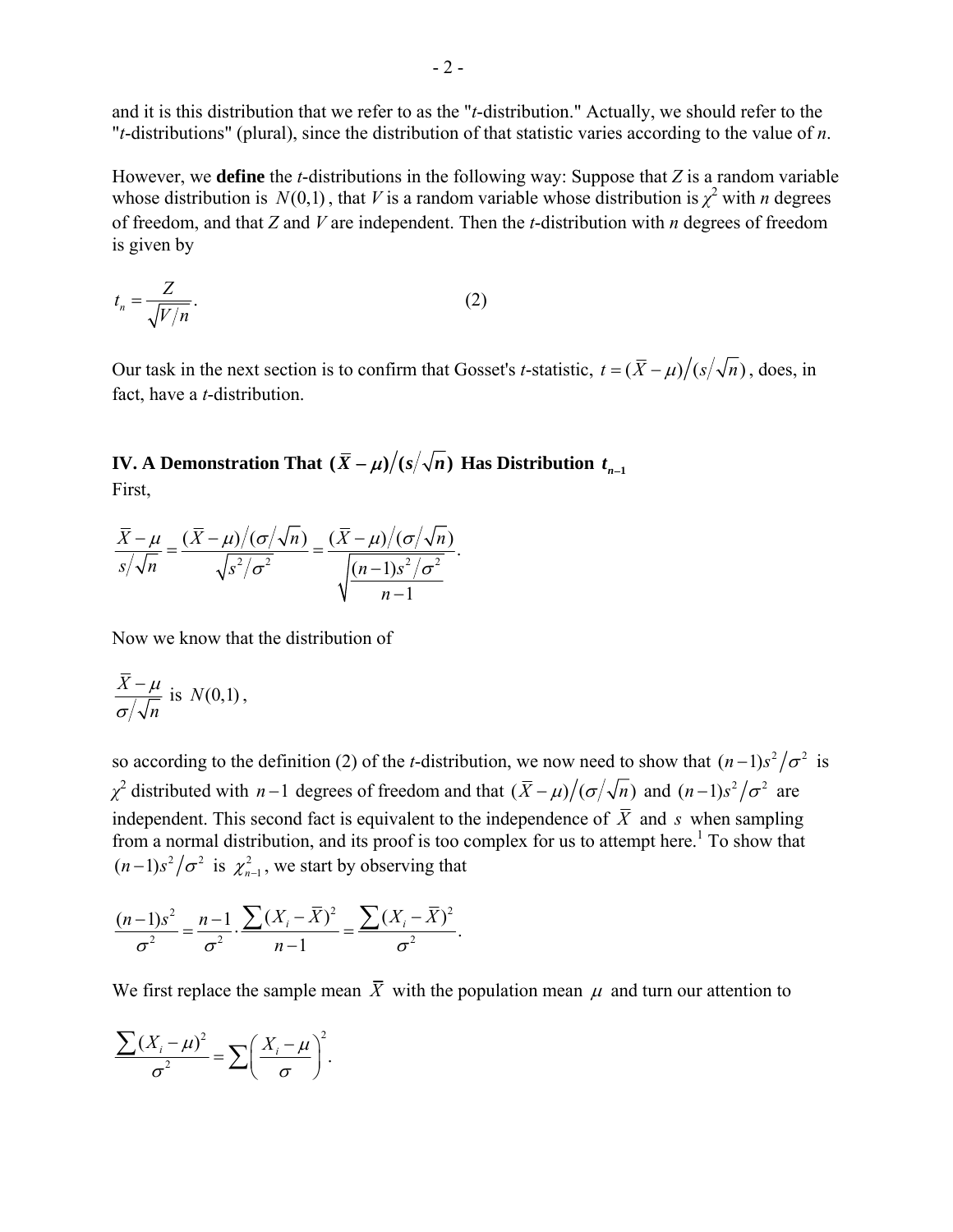Since each *X<sub>i</sub>* is independently  $N(\mu, \sigma)$ , each  $(X_i - \mu)/\sigma$  is independently  $N(0,1)$ . So  $\sum ((X_i - \mu)/\sigma)^2$  is the sum of the squares of *n* independent *N*(0,1) random variables, and therefore, according to the definition (1) of the  $\chi^2$  distributions, it is  $\chi^2$  distributed with *n* degrees of freedom.

Now,

$$
\sum (X_i - \mu)^2 = \sum \left[ (X_i - \bar{X}) + (\bar{X} - \mu) \right]^2
$$
  
\n
$$
= \sum \left[ (X_i - \bar{X})^2 + 2(X_i - \bar{X})(\bar{X} - \mu) + (\bar{X} - \mu)^2 \right]
$$
  
\n
$$
= \sum (X_i - \bar{X})^2 + 2(\bar{X} - \mu) \sum (X_i - \bar{X}) + n(\bar{X} - \mu)^2.
$$
  
\nBut 
$$
\sum (X_i - \bar{X}) = \sum X_i - n\bar{X} = \sum X_i - n\frac{\sum X_i}{n} = 0, \text{ so}
$$
  
\n
$$
\sum (X_i - \mu)^2 = \sum (X_i - \bar{X})^2 + n(\bar{X} - \mu)^2. \qquad (3)
$$

Therefore, dividing by  $\sigma^2$ ,

$$
\frac{\sum (X_i - \mu)^2}{\sigma^2} = \frac{\sum (X_i - \overline{X})^2}{\sigma^2} + \left(\frac{\overline{X} - \mu}{\sigma/\sqrt{n}}\right)^2.
$$
 (4)

The fact that we have just established, (4), gives us the key to our argument:  $(\bar{X} - \mu)/(\sigma/\sqrt{n})$  is  $N(0,1)$ , and so  $\left[ (\bar{X} - \mu) / (\sigma/\sqrt{n}) \right]^2$  is  $\chi^2$ . Also, we established that  $\sum (X_i - \mu)^2 / \sigma^2$  is  $\chi^2$ . Now we mentioned above that  $(\bar{X} - \mu) / (\sigma/\sqrt{n})$  and  $(n-1)s^2 / \sigma^2$  (i.e.,  $\sum (X_i - \bar{X})^2 / \sigma^2$ ) are independent when sampling from a normal distribution. So according to (4),  $\sum (X_i - \overline{X})^2 / \sigma^2$ has that distribution that must be independently added to  $\chi_1^2$  to give  $\chi_n^2$ . Looking at the definition of the  $\chi^2$  distributions (1), we see that this distribution must be the sum of the squares of *n* −1 independent normally distributed random variables, that is,  $\chi^2_{n-1}$ .

So we have shown that  $^{2}$  (n 1)  $a^{2}$ 2 2  $(X_i - \overline{X})^2$  (n-1)  $\frac{\sum (X_i - \bar{X})^2}{\sigma^2} = \frac{(n-1)s^2}{\sigma^2}$  is  $\chi^2_{n-1}$ .

Thus we have completed our demonstration that  $\frac{\overline{X} - \mu}{\sqrt{X}}$ *s n* is *t* distributed with *n* −1 degrees of freedom.

#### **V. The Mean and Variance of the Chi-Square Distribution with** *n* **Degrees of Freedom**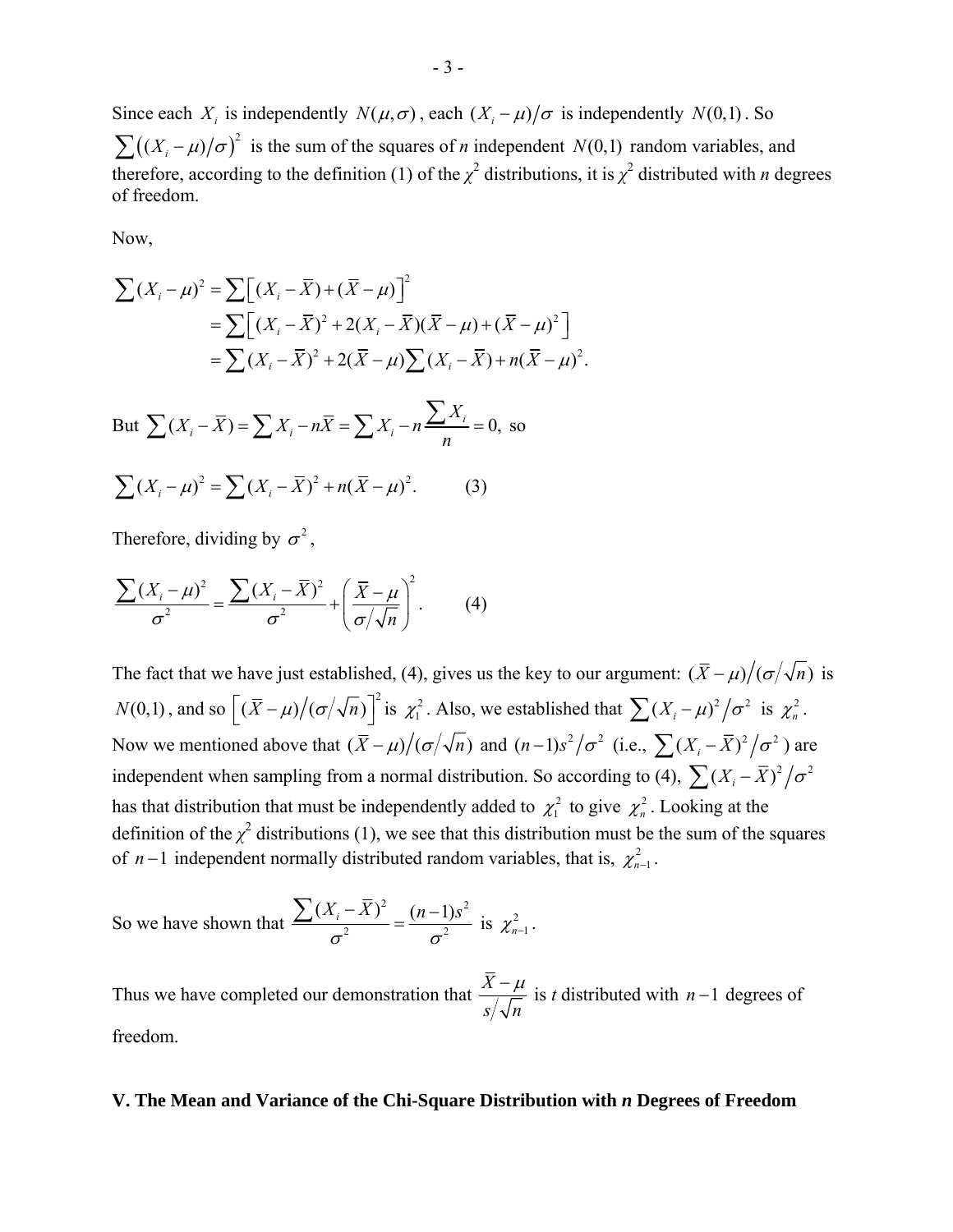In section II we defined the chi-square distribution with *n* degrees of freedom by  $\chi_n^2 = Z_1^2 + Z_2^2 + \ldots + Z_n^2$ , where  $Z_1, Z_2, \ldots, Z_n$  are independent random variables, each with distribution  $N(0,1)$ .

Taking the expected value and the variance of both sides, we see that

$$
E(\chi_n^2) = E(Z_1^2) + \ldots + E(Z_n^2),
$$

and

$$
Var(\chi_n^2) = Var(Z_1^2) + ... + Var(Z_n^2).
$$

But all the instances of  $Z_i$  have identical distributions, so  $E(\chi^2_n) = nE(Z^2)$ ,

and

$$
Var(\chi_n^2) = nVar(Z^2),
$$

where *Z* is the random variable with distribution  $N(0,1)$ .

Now,

$$
E(Z^{2}) = E[(Z - 0)^{2}] = E[(Z - \mu_{Z})^{2}] = Var(Z) = 1,
$$

telling us that

$$
E(\chi_n^2)=n\cdot 1=n.
$$

So we are left now with the task of finding  $Var(Z^2)$ .

Now,

$$
\begin{aligned} \text{Var}(Z^2) &= E\Big[(Z^2 - \mu_{Z^2})^2\Big] = E\Big[(Z^2 - 1)^2\Big] = E(Z^4 - 2Z^2 + 1) \\ &= E(Z^4) - 2E(Z^2) + 1 = E(Z^4) - 2 \cdot 1 + 1, \end{aligned}
$$

so

$$
Var(Z^2) = E(Z^4) - 1.
$$
 (5)

To find  $E(Z^4)$ , we'll use the fact that for any continuous random variable *X* with probability density function *f*, and any exponent *k*,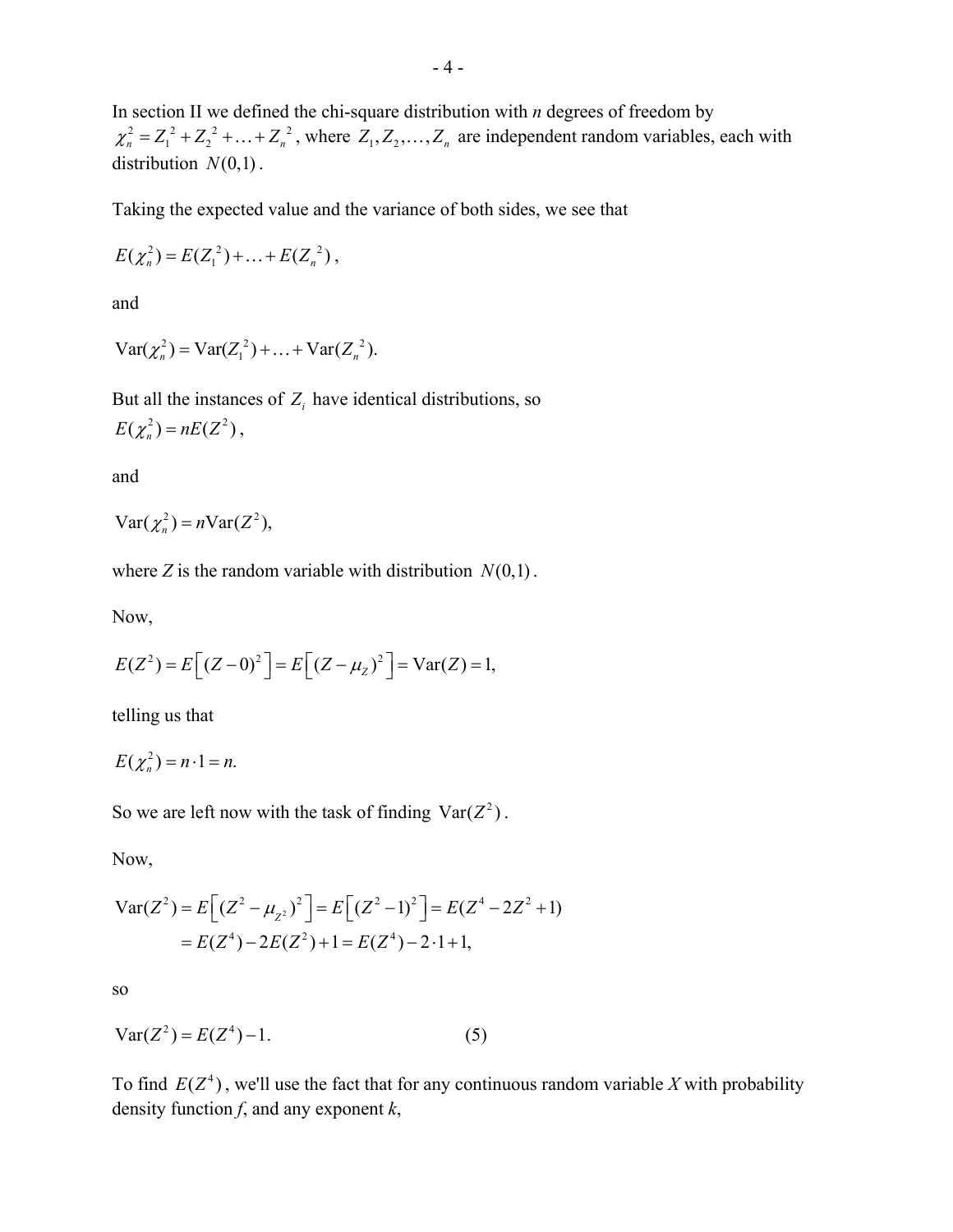$$
E(X^k) = \int_{-\infty}^{\infty} x^k f(x) \, \mathrm{d}x,
$$

and that the probability density function  $f$  of the  $N(0,1)$  random variable is given by

$$
f(z) = \frac{1}{\sqrt{2\pi}} e^{-z^2/2}.
$$

Hence,

$$
E(Z^{4}) = \frac{1}{\sqrt{2\pi}} \int_{-\infty}^{\infty} z^{4} e^{-z^{2}/2} dz.
$$

From this, using integration by parts, we see that

$$
E(Z^4) = \frac{1}{\sqrt{2\pi}} \int_{-\infty}^{\infty} z^3 \cdot ze^{-z^2/2} dz
$$
  
=  $\frac{1}{\sqrt{2\pi}} \left\{ \left[ z^3 \cdot \left( -e^{-z^2/2} \right) \right]_{-\infty}^{\infty} - \int_{-\infty}^{\infty} 3z^2 \left( -e^{-z^2/2} \right) dz \right\}$   
=  $\frac{1}{\sqrt{2\pi}} \left\{ 0 + \int_{-\infty}^{\infty} 3z^2 e^{-z^2/2} dz \right\}$   
=  $3 \cdot \frac{1}{\sqrt{2\pi}} \int_{-\infty}^{\infty} z^2 e^{-z^2/2} dz$   
=  $3E(Z^2) = 3 \cdot 1 = 3$ .

Hence, returning to (5),  $Var(Z^2) = 3 - 1 = 2$ , *z* elling us that  $Var(\chi_n^2) = n \cdot 2 = 2n$ .

So we have proved that  $E(\chi_n^2) = n$  and  $Var(\chi_n^2) = 2n$ . (6)

#### **VI. Satterthwaite's Formula**

In section IV we looked at the test statistic for the one-sample *t*-test,  $(\bar{X} - \mu)/(s/\sqrt{n})$ . We established that when sampling from a normal distribution and using the sample variance  $s^2$  as an estimator for the population variance  $\sigma^2$ , the distribution of  $(\bar{X} - \mu)/(s/\sqrt{n})$  is *t*, with *n* −1 degrees of freedom. This was a consequence of the fact that the distribution of <sup>2</sup> is  $\mu^2$  $rac{(n-1)s^2}{\sigma^2}$  is  $\chi^2_{n-1}$ .

Note that *n* and  $\sigma$  are constants, and so the relevant fact here is that this particular multiple of s<sup>2</sup> is chi-square distributed.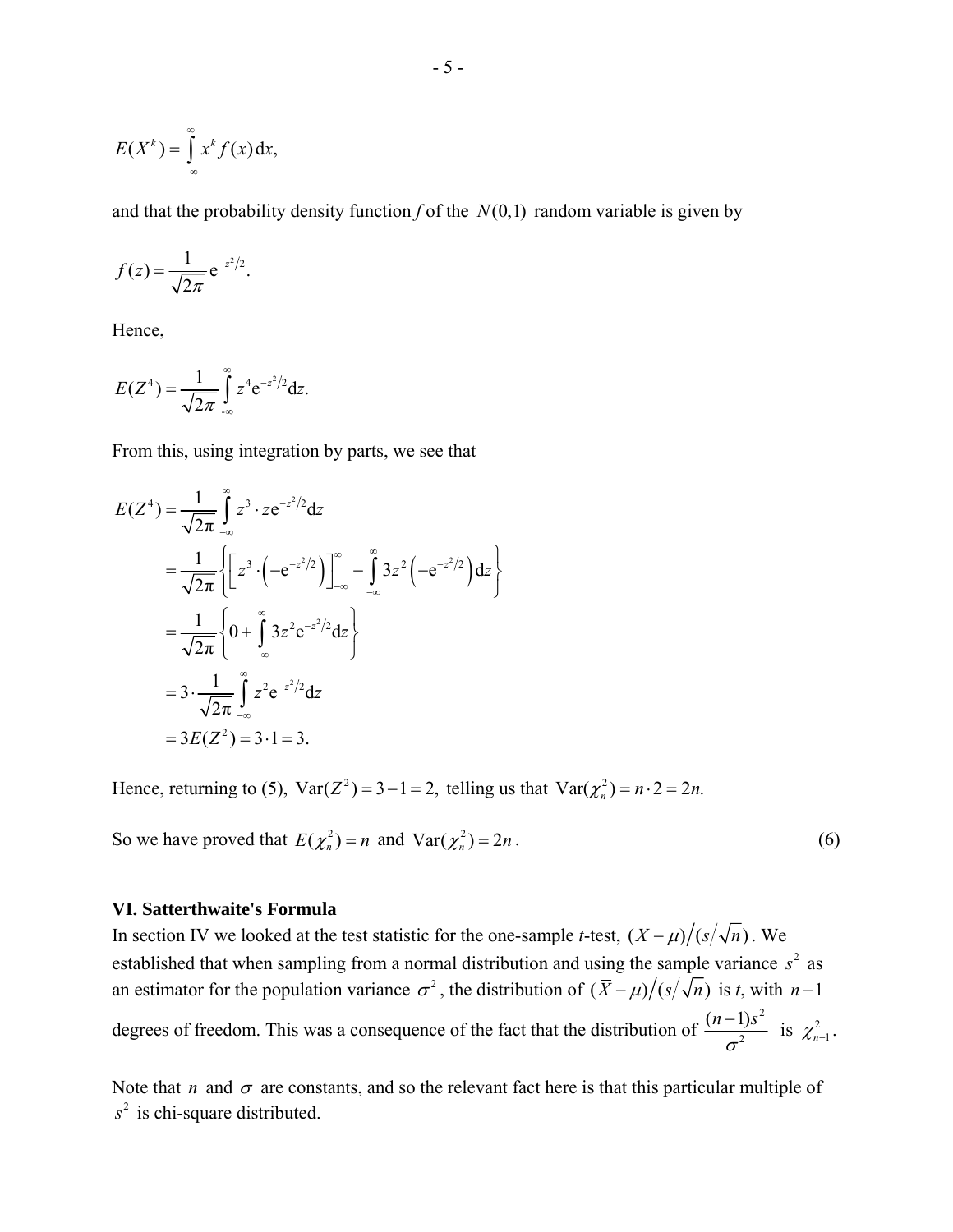Now we turn our attention to the two-sample *t*-test, and we're concerning ourselves with the version of the test where we don't assume that the two populations have equal variances. Here we're taking a random sample  $X_1, \ldots, X_n$  from a random variable X with distribution  $N(\mu_1, \sigma_1)$ and a random sample  $Y_1, \ldots, Y_n$ , from a random variable *Y* with distribution  $N(\mu_2, \sigma_2)$ . We say

$$
t = \frac{(\overline{X} - \overline{Y}) - (\mu_1 - \mu_2)}{\sqrt{\frac{s_1^2}{n_1} + \frac{s_2^2}{n_2}}},\tag{7}
$$

and we would like to be able to say that this statistic has a *t*-distribution. But strictly speaking, it does not.

Let's look into this a little more deeply. The variance of  $\overline{X} - \overline{Y}$  is <sup>2</sup>

$$
\sigma_B^2 = \frac{\sigma_1^2}{n_1} + \frac{\sigma_2^2}{n_2},
$$

and, as an estimator for  $\sigma_B^2$ , we're using

$$
s_B^2 = \frac{s_1^2}{n_1} + \frac{s_2^2}{n_2}.
$$

For *t* to be *t*-distributed, there would have to be some multiple of  $s_B^2$  that is chi-squared distributed -- and this is not the case. (If we try to analyze  $s_B^2$  in the same way we analyzed  $s^2$ in section IV, it becomes clearer that no multiple of  $s_B^2$  can be chi-square distributed.)

However, remember that in the one-sample case,  $(n-1)s^2 / \sigma^2$  had a chi-square distribution with *n* −1 degrees of freedom. By analogy, we would like here to be able to say that, for some value of *r*,  $rs_B^2/\sigma_B^2$  has a chi-square distribution with *r* degrees of freedom. Satterthwaite found the true distribution of  $s_B^2$  and showed that if *r* is chosen so that the variance of the chi-square distribution with *r* degrees of freedom is equal to the true variance of  $rs_B^2/\sigma_B^2$ , then, under certain conditions, this chi-square distribution with *r* degrees of freedom is a good approximation to the true distribution of  $rs_B^2/\sigma_B^2$ . (In practice, we summarize the conditions by requiring that both  $n_1$  and  $n_2$  be reasonably large -- for example, that  $n_1$  and  $n_2$  both be greater than 5.)<sup>3</sup> Our task here is to derive the formula for this value of *r*.

So from this point, we are assuming that  $rs_B^2/\sigma_B^2$  has distribution  $\chi_r^2$ . In which case, using (6),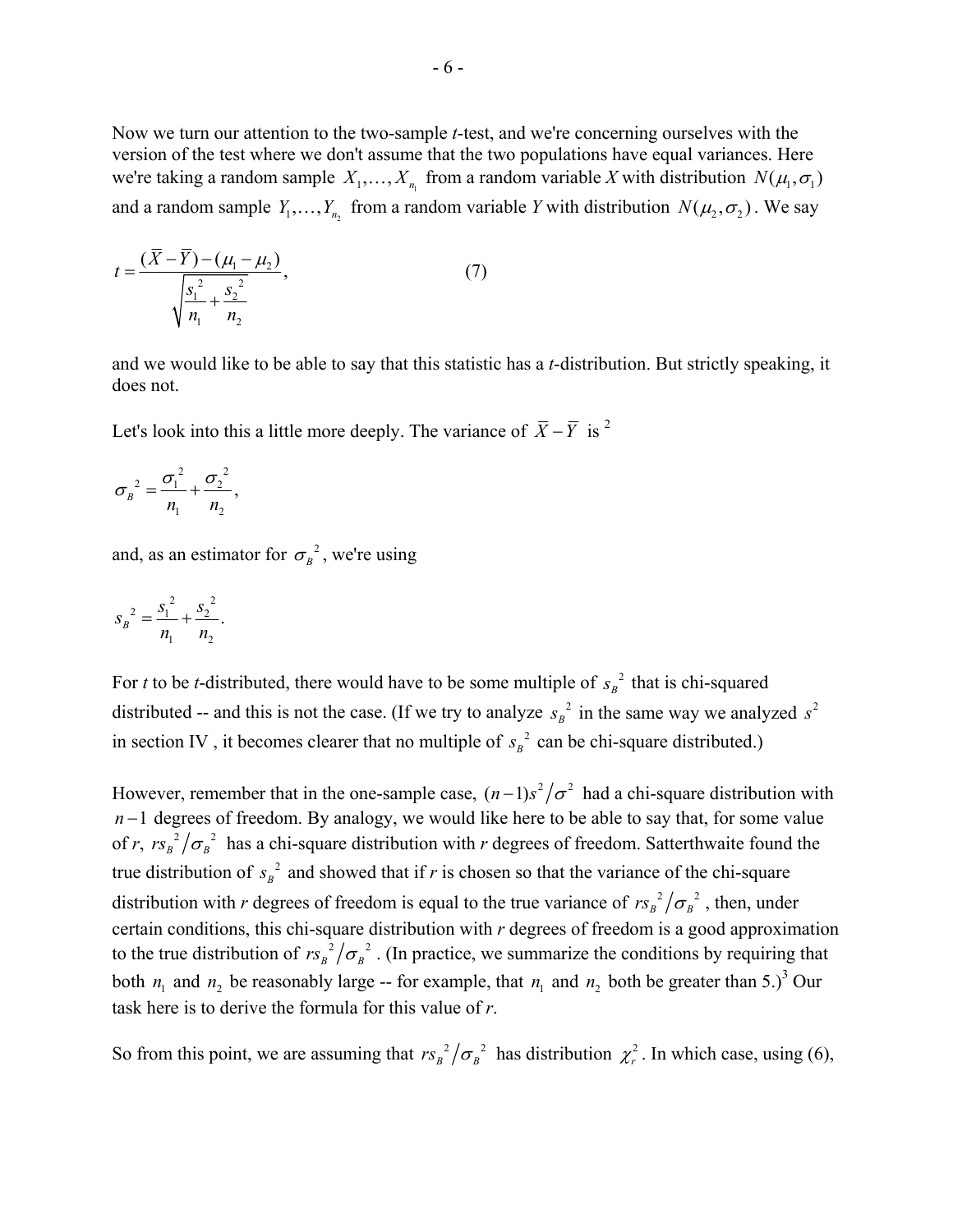$$
\operatorname{Var}\left(\frac{rs_{B}^{2}}{\sigma_{B}^{2}}\right) = 2r.\tag{8}
$$

Now, using the elementary rule for variances of random variables,  $Var(aX) = a^2 Var(X)$ , we can also say that

$$
\operatorname{Var}\left(\frac{rs_{B}^{2}}{\sigma_{B}^{2}}\right) = \frac{r^{2}}{\sigma_{B}^{4}} \operatorname{Var}(s_{B}^{2}).
$$
 (9)

Hence, using (8) and (9),

$$
2r = \frac{r^2}{\sigma_B^4} \text{Var}(s_B^2),
$$

giving

$$
\frac{2}{r} = \frac{1}{\sigma_B^4} \text{Var}(s_B^2). \tag{10}
$$

Now,

$$
s_B^2 = \frac{s_1^2}{n_1} + \frac{s_2^2}{n_2},
$$

and  $s_1$  and  $s_2$  are independent, so

$$
Var(s_B^2) = \frac{1}{n_1^2} Var(s_1^2) + \frac{1}{n_2^2} Var(s_2^2).
$$
 (11)

We know that  $(n_1 - 1)s_1^2 / \sigma_1^2$  has a chi-square distribution with  $n_1 - 1$  degrees of freedom, and so, using (6) again,

$$
\text{Var}\left[\frac{(n_1-1)s_1^2}{\sigma_1^2}\right] = 2(n_1-1).
$$

Therefore,

$$
\frac{(n_1-1)^2}{\sigma_1^4}\text{Var}(s_1^2) = 2(n_1-1),
$$

and so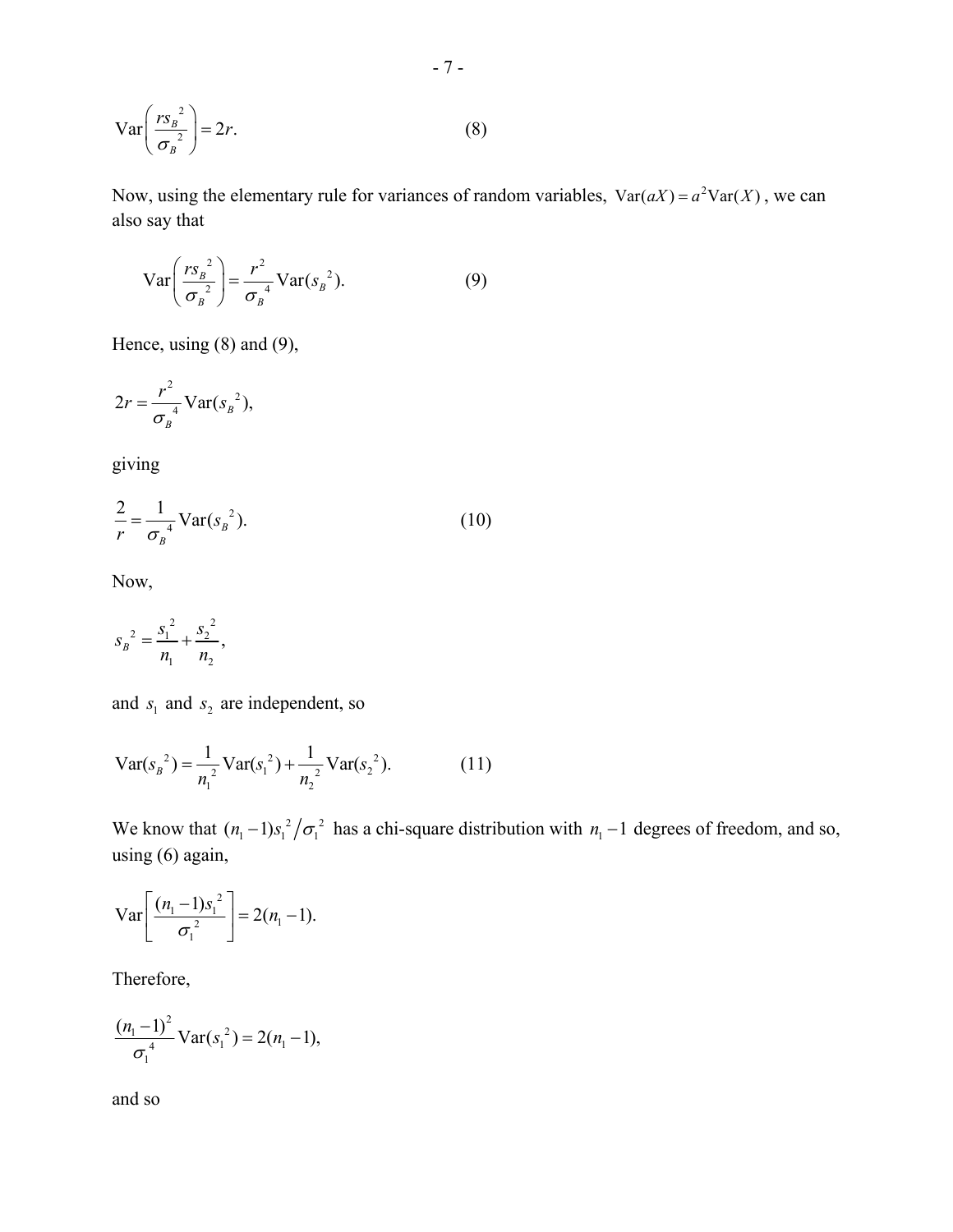$$
Var(s_1^2) = \frac{2\sigma_1^4}{n_1 - 1}.
$$

Similarly,

$$
Var(s_2^2) = \frac{2\sigma_2^4}{n_2 - 1}.
$$

Hence, returning to  $(11)$ ,

 $2_{2}$   $\frac{1}{2}\sigma_1^4$   $\frac{1}{2}\sigma_2^4$ 2  $\frac{1}{2}$   $\frac{2}{2}$  $\text{Var}(s_B^2) = \frac{1}{n_1^2} \cdot \frac{2\sigma_1^4}{n_1-1} + \frac{1}{n_2^2} \cdot \frac{2\sigma_2^4}{n_2-1}.$  $=\frac{1}{n_1^2}\cdot\frac{2\sigma_1}{n_1-1}+\frac{1}{n_2^2}\cdot\frac{2\sigma_2}{n_2-1}$ 

So, by (10),

$$
\frac{2}{r} = \frac{1}{\sigma_{B}^{4}} \left( \frac{1}{n_{1}^{2}} \cdot \frac{2\sigma_{1}^{4}}{n_{1} - 1} + \frac{1}{n_{2}^{2}} \cdot \frac{2\sigma_{2}^{4}}{n_{2} - 1} \right),
$$

which gives us

$$
r = \frac{{\sigma_B}^2}{\frac{1}{n_1^2} \cdot \frac{{\sigma_1}^4}{n_1 - 1} + \frac{1}{n_2^2} \cdot \frac{{\sigma_2}^4}{n_2 - 1}}.
$$
 (12)

In practice, the values of the population variances,  $\sigma_1^2$  and  $\sigma_2^2$ , are unknown, and so we replace  $\sigma_1^2$ ,  $\sigma_2^2$ , and  $\sigma_B^2$  by their estimators  $s_1^2$ ,  $s_2^2$ , and  $s_B^2$ . Also,  $s_B^2 = s_1^2/n_1 + s_2^2/n_2$ .

So, from (12),

$$
r = \frac{s_B^{-4}}{\frac{1}{n_1^2} \cdot \frac{s_1^{-4}}{n_1 - 1} + \frac{1}{n_2^2} \cdot \frac{s_2^{-4}}{n_2 - 1}} = \frac{\left(\frac{s_1^2}{n_1} + \frac{s_2^{-2}}{n_2}\right)^2}{\frac{1}{n_1 - 1} \left(\frac{s_1^{-2}}{n_1}\right)^2 + \frac{1}{n_2 - 1} \left(\frac{s_2^{-2}}{n_2}\right)^2},
$$

which is the result that we wanted to prove.

For the sake of completeness, we should verify that, given this approximate  $\chi^2$  distribution for  $r s_B^2 / \sigma_B^2$ , the two-sample *t*-statistic does indeed have an approximate *t*-distribution.

Recall from section III that the *t*-distribution with *n* degrees of freedom is defined by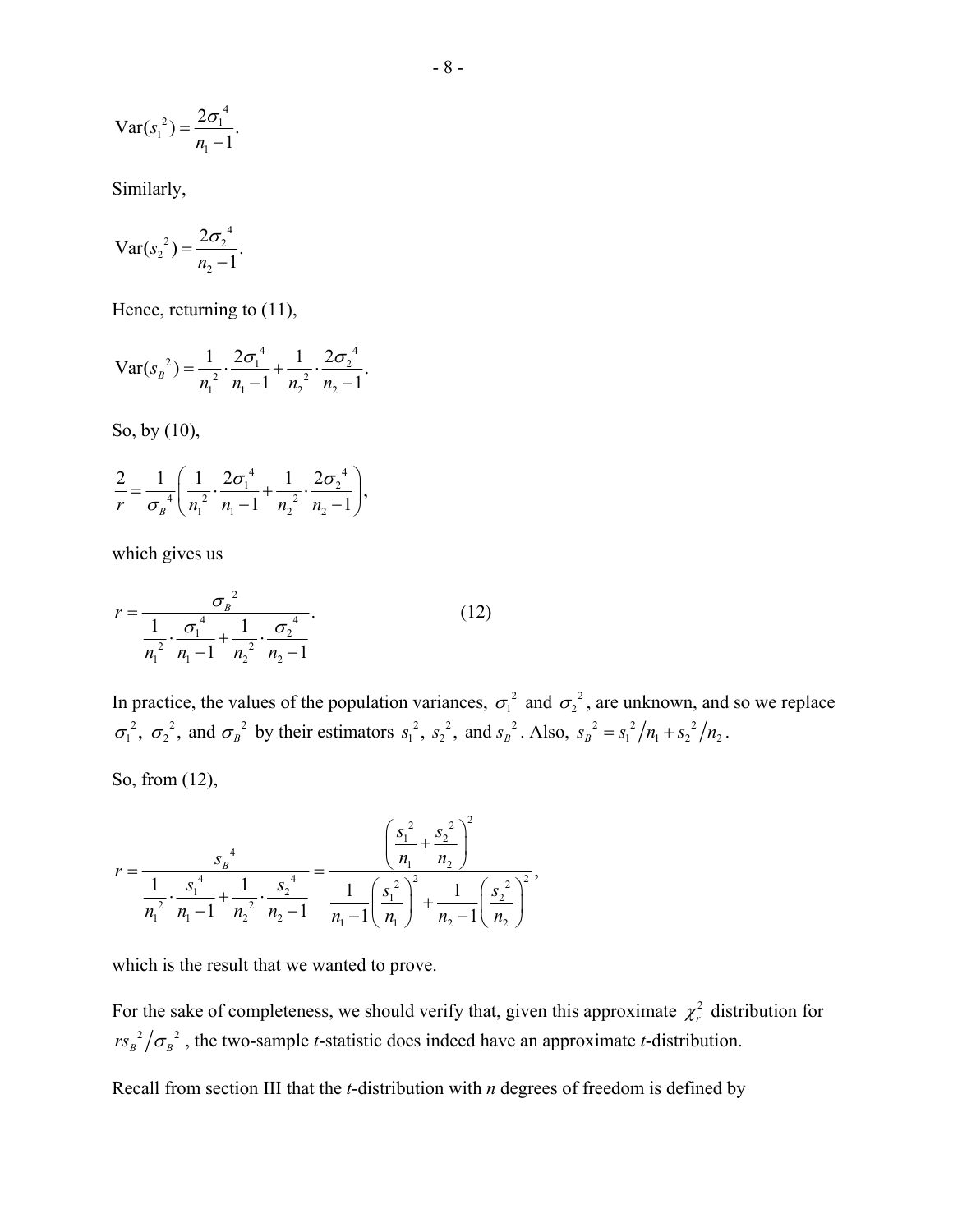$$
t_n = \frac{Z}{\sqrt{V/n}},
$$

where *Z* is  $N(0,1)$ , *V* is  $\chi^2$ , and *Z* and *V* are independent.

In the one-sample case, we had

$$
t = \frac{\overline{X} - \mu}{s/\sqrt{n}} = \frac{(\overline{X} - \mu)/(\sigma/\sqrt{n})}{\sqrt{s^2/\sigma^2}} = \frac{(\overline{X} - \mu)/(\sigma/\sqrt{n})}{\sqrt{\frac{(n-1)s^2/\sigma^2}{n-1}}}.
$$

The numerator has distribution  $N(0,1)$ ,  $(n-1)s^2/\sigma^2$  has distribution  $\chi^2_{n-1}$ , and we had to accept the fact that these random variables were independent.

Now in the two-sample case, we have

$$
t = \frac{(\overline{X} - \overline{Y}) - (\mu_1 - \mu_2)}{\sqrt{\frac{s_1^2}{n_1} + \frac{s_2^2}{n_2}}} = \frac{(\overline{X} - \overline{Y}) - (\mu_1 - \mu_2)}{s_B} = \frac{[(\overline{X} - \overline{Y}) - (\mu_1 - \mu_2)]/\sigma_B}{\sqrt{\frac{r s_B^2/\sigma_B^2}{r}}}.
$$

The numerator has distribution  $N(0,1)$ ,  $rs_B^2 / \sigma_B^2$  has approximate distribution  $\chi_r^2$ , and so, assuming the independence of these random variables, we have obtained the fact that the twosample *t*-statistic has an approximate *t*-distribution.

#### **Endnotes**

1. Proofs of this are given in many mathematical statistics textbooks, for example, Marx Larsen, *An Introduction to Mathematical Statistics and Its Applications*, 3rd ed., p. 455. Copyright 2001, 1986, 1981 by Prentice-Hall, Inc., Upper Saddle River, NJ 07458

2. We use the subscript *B* here since this is the subscript that Satterthwaite himself used.

3. Yates, Moore, and Starnes, *The Practice of Statistics*, 3rd ed., p. 792. Copyright 2008 by W.H. Freeman and Company, 41 Madison Avenue, New York, NY 10010